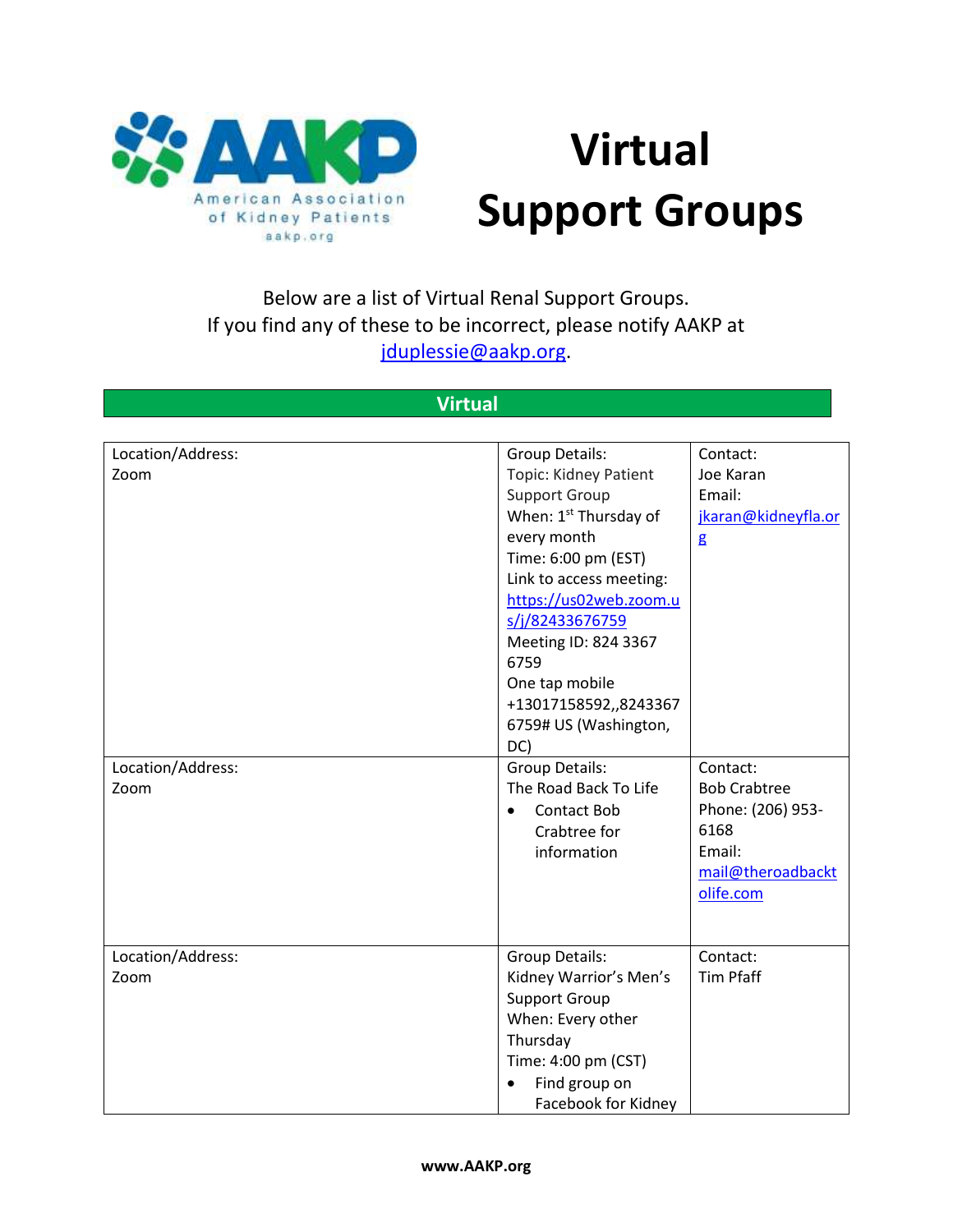|                                            | <b>Warrior Men's</b>               |                      |
|--------------------------------------------|------------------------------------|----------------------|
|                                            | Support                            |                      |
|                                            |                                    |                      |
|                                            |                                    |                      |
|                                            |                                    |                      |
| Location/Address:                          | <b>Group Details:</b>              | Contact:             |
| Zoom                                       | When: Every 2 <sup>nd</sup> Sunday | <b>Sharron Rouse</b> |
|                                            | of the Month                       | Email:               |
|                                            | Time: 3:30 pm (EDT)                | kindnessforkidneys   |
|                                            | When holidays<br>$\bullet$         | @gmail.com           |
|                                            | conflict, the meeting              | Phone: (202) 599-    |
|                                            | is held on the 3rd                 | 7394                 |
|                                            | Sunday                             |                      |
|                                            | Link to access meeting:            |                      |
|                                            | www.zoom.us                        |                      |
|                                            | Meeting ID: 640 046                |                      |
|                                            | 7833                               |                      |
| Location/Address: Charleston, SC           | Group Details:                     | Contact:             |
| Zoom                                       | <b>Organ Support Group</b>         | Gary Simmons,        |
| https://claflin-edu/zoom/us/j/98700059604  | Meets on the last                  | Facilitator          |
|                                            | Tuesday of each month              | Email:               |
|                                            | at 4:30 pm.                        | 11garysimmors11@     |
|                                            |                                    | gmail.com            |
|                                            |                                    | Phone: (704) 699-    |
|                                            |                                    | 3046                 |
|                                            |                                    |                      |
| Location/Address:                          | Group Details:                     | Contact #1: Jullie   |
| Nevada                                     | Living Well with Kidney            | Hoggan               |
| Meeting via Zoom until further notice.     | <b>Disease</b>                     | Phone: (702) 501-    |
| Reach out to contact for Zoom information. | Meets on the second                | 3722                 |
|                                            | Sunday of every month              |                      |
|                                            | at 1:00 pm                         | Contact #2: Kim      |
|                                            |                                    | Pelca                |
|                                            |                                    | Phone: (702) 510-    |
|                                            |                                    | 4310                 |
|                                            |                                    |                      |
|                                            |                                    | Contact #3: Ellen    |
|                                            |                                    | Sonenthal            |
|                                            |                                    | Phone: (702) 430-    |
|                                            |                                    | 9469                 |
| Location/Address:                          | Group Details:                     | Contact:             |
| Meeting via Zoom                           | The Support and More               | Laurie Church        |
| Email for Zoom link                        | <b>Support Group meets</b>         | Phone: (651) 233-    |
|                                            | every other Thursday,              | 8388                 |
|                                            | $12:30 - 1:30$ pm                  | Email:               |
|                                            |                                    | Lchurch68@yahoo.     |
|                                            |                                    | com                  |
|                                            |                                    |                      |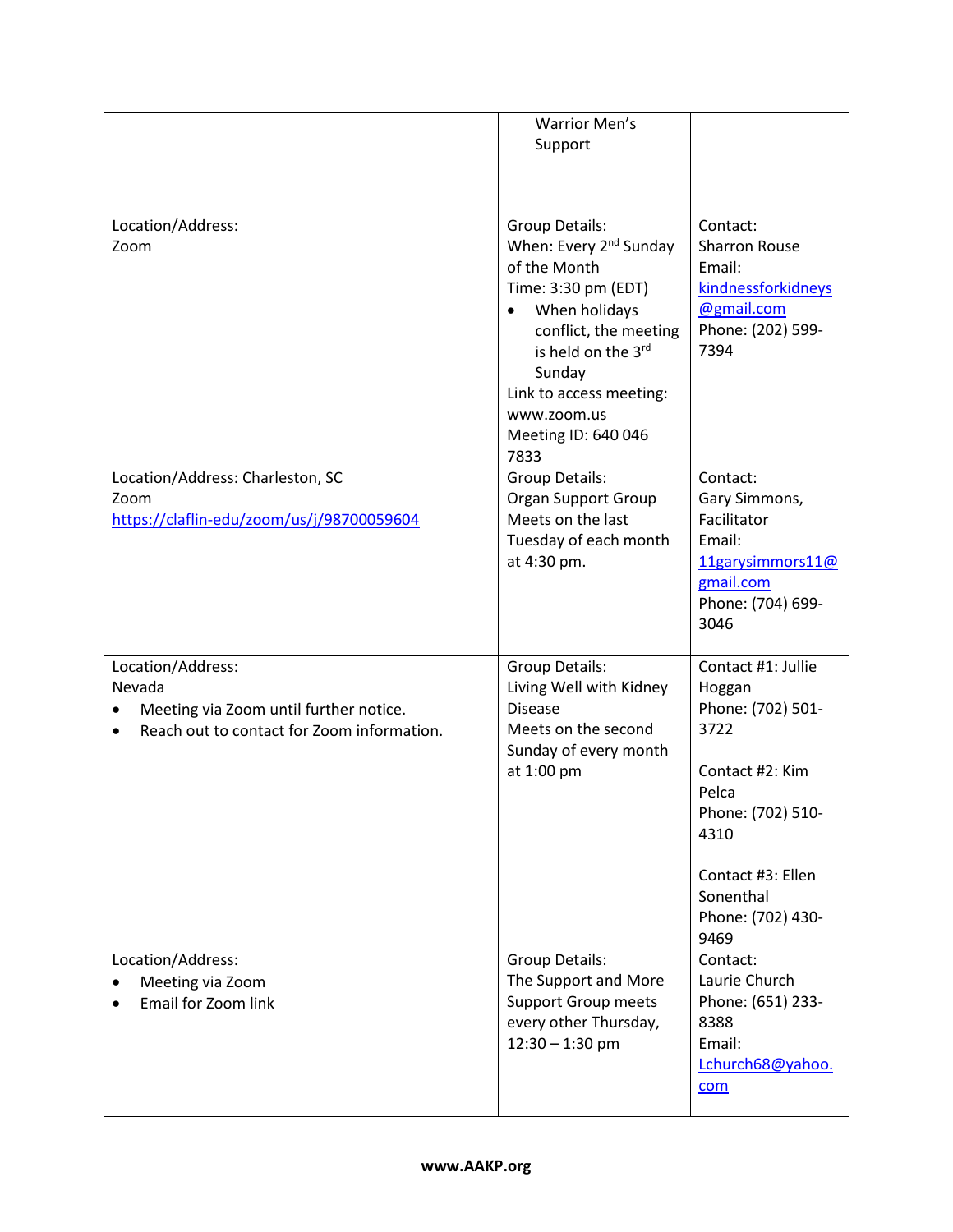| Location/Address:                                          | Group Details:                    | Contact:              |
|------------------------------------------------------------|-----------------------------------|-----------------------|
| Virtual Only                                               | University of                     | Jeff Harder           |
|                                                            | <b>Washington Medical</b>         | Phone: (206) 598-     |
|                                                            | Center Kidney Support             | 4676                  |
|                                                            | Group                             | Email:                |
|                                                            | Meets the third                   | jharder@uw.edu        |
|                                                            | Wednesday of each                 |                       |
|                                                            | month                             | <b>Bethany Zornes</b> |
|                                                            | 10-11:00 am<br>$\bullet$          | Phone: (203) 597-     |
|                                                            | This is a closed<br>$\bullet$     | 3791                  |
|                                                            | group only for                    | Email:                |
|                                                            | University of                     | zorneb@uw.edu         |
|                                                            | <b>Washington Patients</b>        |                       |
|                                                            | Contact your social<br>$\bullet$  |                       |
|                                                            | worker for more                   |                       |
|                                                            | information                       |                       |
| Location/Address:                                          | Group Details:                    | Contact:              |
| Online via Zoom<br>$\bullet$                               | When: 1 <sup>st</sup> Thursday of | Loren Gallegly        |
| Patients may call in or attend via video chat<br>$\bullet$ | the month                         | Phone: (602) 521-     |
| Please email Loren Gallegly, LMSW for the<br>$\bullet$     | Time: 7-8 pm                      | 5844                  |
| meeting link or call if there are questions.               | Location: Online via              | Email:                |
|                                                            | Zoom                              | loren.gallegly@ban    |
|                                                            | Free & All are welcome:           | nerhealth.com         |
|                                                            | Patients, Family,                 |                       |
|                                                            | Caregivers, Transplant            |                       |
|                                                            | Recipients, Donors                |                       |
| Location/Address:                                          | Spanish groups meets              | Contact:              |
|                                                            | via Zoom on the 1st               | Emily Jamieson,       |
| Zoom: https://llu.zoom.us/join                             | Wednesday of the                  | <b>MSW</b>            |
| Meeting ID# 979 3620 9565                                  | month, 3:30 - 4:40 pm             | Email:                |
| Meeting Password: 831383                                   | (El primer miercoles de           | Ejamieson@llu.edu     |
|                                                            | cada mes de 3:30-4:30             |                       |
|                                                            | pm                                |                       |
| Location/Address:                                          | Group Details:                    | Contact:              |
| Call or email Zoe Severyn for information.                 | <b>Transplant Support</b>         | Zoe Severyn           |
|                                                            | Meeting                           | Phone: (602) 277-     |
|                                                            | When: Every Thursday              | 2661                  |
|                                                            | Time: 7-8 pm (Arizona             | Email:                |
|                                                            | time)                             | Zoe@transplantaz.o    |
|                                                            | Meeting is FREE to<br>$\bullet$   | <u>rg</u>             |
|                                                            | all - patients, family,           |                       |
|                                                            | caregivers,                       |                       |
|                                                            | transplant                        |                       |
|                                                            | recipients, donors.               |                       |
|                                                            | We will have an<br>$\bullet$      |                       |
|                                                            | LSMW present at                   |                       |
|                                                            | each meeting.                     |                       |